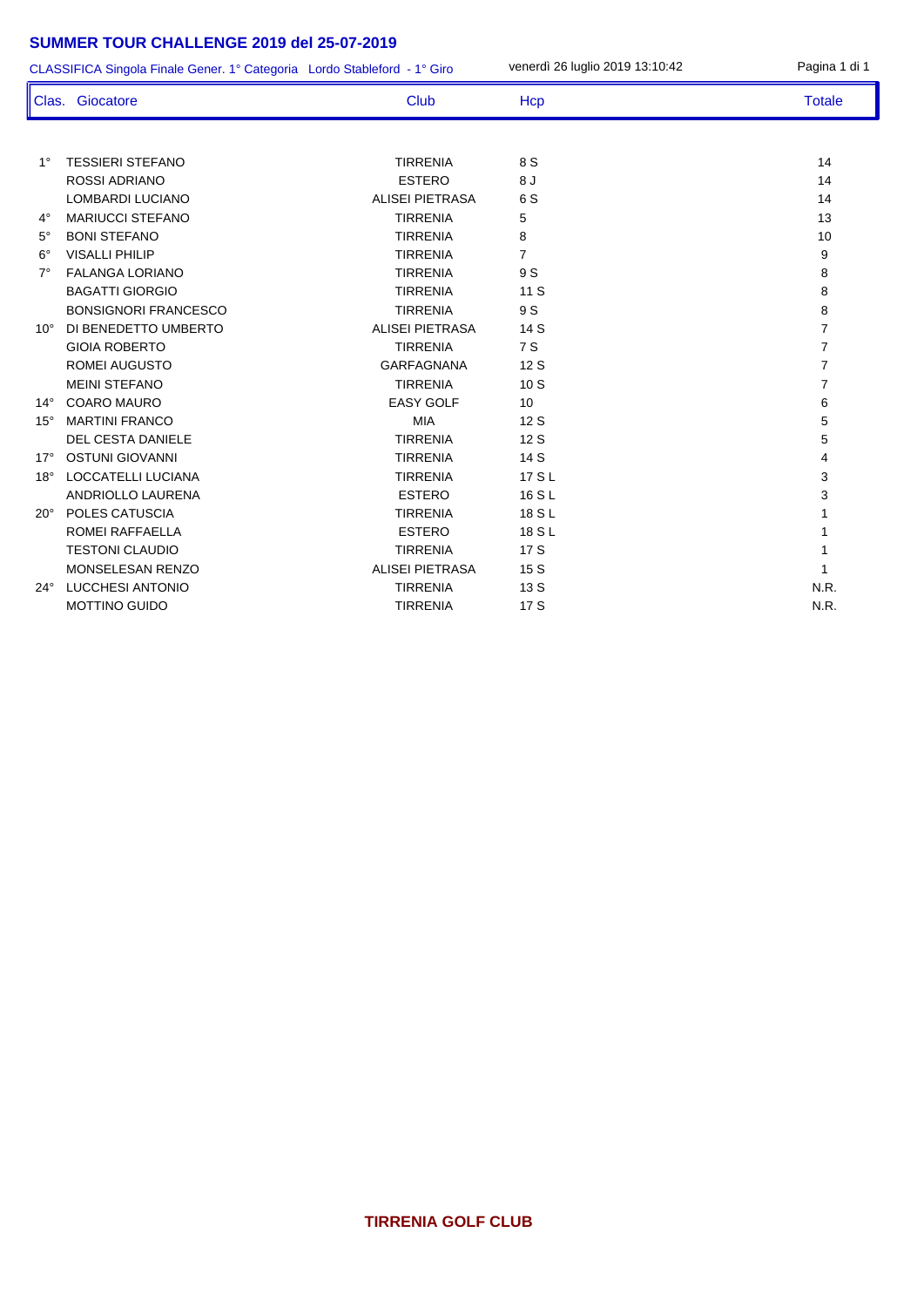### **SUMMER TOUR CHALLENGE 2019 del 25-07-2019**

|              | CLASSIFICA Singola Finale Gener. 1° Categoria Netto Stableford - 1° Giro |                        | venerdì 26 luglio 2019 13:12:01 | Pagina 1 di 1 |
|--------------|--------------------------------------------------------------------------|------------------------|---------------------------------|---------------|
|              | Clas. Giocatore                                                          | <b>Club</b>            | <b>Hcp</b>                      | <b>Totale</b> |
|              |                                                                          |                        |                                 |               |
| $1^{\circ}$  | <b>TESSIERI STEFANO</b>                                                  | <b>TIRRENIA</b>        | 8 S                             | 22            |
|              | <b>ROSSI ADRIANO</b>                                                     | <b>ESTERO</b>          | 8J                              | 22            |
| $3^\circ$    | DI BENEDETTO UMBERTO                                                     | <b>ALISEI PIETRASA</b> | 14 S                            | 20            |
|              | LOMBARDI LUCIANO                                                         | <b>ALISEI PIETRASA</b> | 6 S                             | 20            |
| $5^\circ$    | <b>OSTUNI GIOVANNI</b>                                                   | <b>TIRRENIA</b>        | 14 S                            | 18            |
|              | ROMEI AUGUSTO                                                            | <b>GARFAGNANA</b>      | 12 S                            | 18            |
|              | <b>BONI STEFANO</b>                                                      | <b>TIRRENIA</b>        | 8                               | 18            |
| $8^{\circ}$  | <b>BAGATTI GIORGIO</b>                                                   | <b>TIRRENIA</b>        | 11 S                            | 17            |
|              | <b>DEL CESTA DANIELE</b>                                                 | <b>TIRRENIA</b>        | 12S                             | 17            |
|              | <b>MARIUCCI STEFANO</b>                                                  | <b>TIRRENIA</b>        | 5                               | 17            |
|              | <b>BONSIGNORI FRANCESCO</b>                                              | <b>TIRRENIA</b>        | 9 S                             | 17            |
| $12^{\circ}$ | <b>MARTINI FRANCO</b>                                                    | <b>MIA</b>             | 12S                             | 16            |
|              | <b>VISALLI PHILIP</b>                                                    | <b>TIRRENIA</b>        | 7                               | 16            |
|              | <b>ANDRIOLLO LAURENA</b>                                                 | <b>ESTERO</b>          | 16 S L                          | 16            |
|              | <b>FALANGA LORIANO</b>                                                   | <b>TIRRENIA</b>        | 9 S                             | 16            |
| $16^{\circ}$ | <b>LOCCATELLI LUCIANA</b>                                                | <b>TIRRENIA</b>        | 17 S L                          | 15            |
| $17^\circ$   | <b>ROMEI RAFFAELLA</b>                                                   | <b>ESTERO</b>          | 18 S L                          | 14            |
|              | <b>COARO MAURO</b>                                                       | <b>EASY GOLF</b>       | 10                              | 14            |
|              | <b>MEINI STEFANO</b>                                                     | <b>TIRRENIA</b>        | 10S                             | 14            |
| $20^{\circ}$ | <b>GIOIA ROBERTO</b>                                                     | <b>TIRRENIA</b>        | 7 S                             | 13            |
|              | MONSELESAN RENZO                                                         | <b>ALISEI PIETRASA</b> | 15 S                            | 13            |
|              | <b>TESTONI CLAUDIO</b>                                                   | <b>TIRRENIA</b>        | 17 S                            | 13            |
| $23^\circ$   | POLES CATUSCIA                                                           | <b>TIRRENIA</b>        | 18 S L                          | 5             |
| $24^{\circ}$ | <b>LUCCHESI ANTONIO</b>                                                  | <b>TIRRENIA</b>        | 13 S                            | N.R.          |
|              | <b>MOTTINO GUIDO</b>                                                     | <b>TIRRENIA</b>        | 17 S                            | N.R.          |